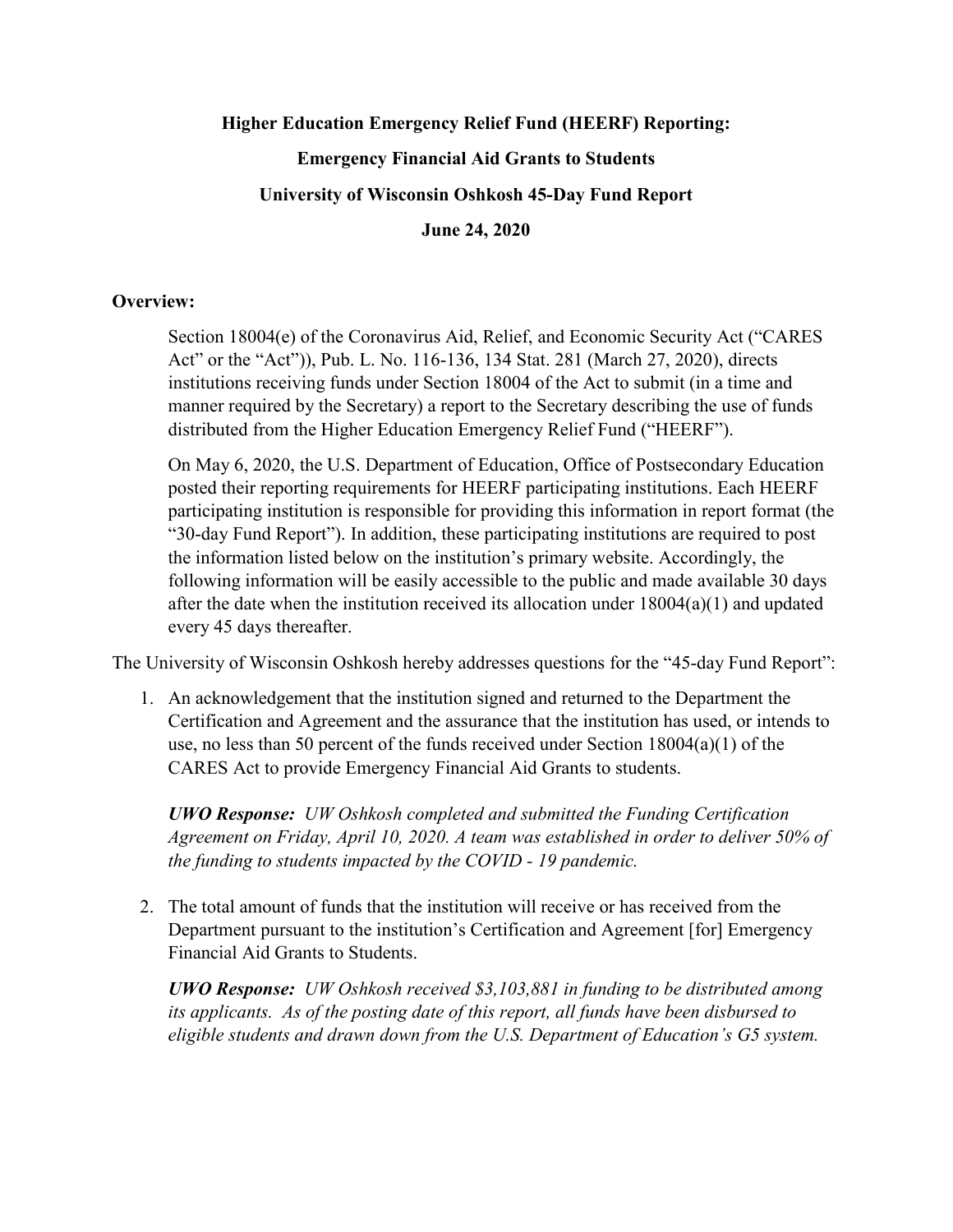3. The total amount of Emergency Financial Aid Grants distributed to students under Section 18004(a)(1) of the CARES Act as of the date of submission (i.e., as of the 30-day Report and every 45 days thereafter).

*UWO Response: No funding was given to students during the initial 30-day reporting period. During the next 45-day period, UW Oshkosh awarded and disbursed its allocation of \$3,103,881 to eligible undergraduate and graduate students.*

*4.* The estimated total number of students at the institution eligible to participate in programs under Section 484 in Title IV of the Higher Education Act of 1965 and thus eligible to receive Emergency Financial Aid Grants to students under Section 18004(a)(1) of the CARES Act.

*UWO Response: With over 10,000 students enrolled at UW Oshkosh, we anticipated several thousand students to participate in the program.*

5. The total number of students who have received an Emergency Financial Aid Grant to students under Section 18004(a)(1) of the CARES Act.

*UWO Response: UW Oshkosh awarded and disbursed HEERF funding to a total of 2,011 students. The awards ranged from \$200 on up to approximately \$6,195. The average award was \$1,543.00.*

6. The method(s) used by the institution to determine which students receive Emergency Financial Aid Grants and how much they would receive under Section 18004(a)(1) of the CARES Act.

*UWO Response: We used an application process for students to apply for the funding. Students were given a ten-day window to submit their application before we began the review process in order to determine their eligibility for the funding. Students were directed to identify the specific needs [costs] they were experiencing on the application. Also, they were given the opportunity to list the amount of funding they were requesting through the application process. We began the awarding process as soon as possible after the close of the ten-day application period.*

*After reviewing all of the applications submitted during the ten-day period, there were remaining funds to be awarded. We decided to continue to review and award applicants who sent applications after the initial application period. These were reviewed on a first come, first served basis. Within a few days, all of the funding was awarded and disbursed to the students.*

7. Any instructions, directions, or guidance provided by the institution to students concerning the Emergency Financial Aid Grants.

*UWO Response: We sent several emails to students before and during the application period to encourage them to apply for the CARES Grant funding. The instructions were straight forward and students were able to access the application from multiple websites.*